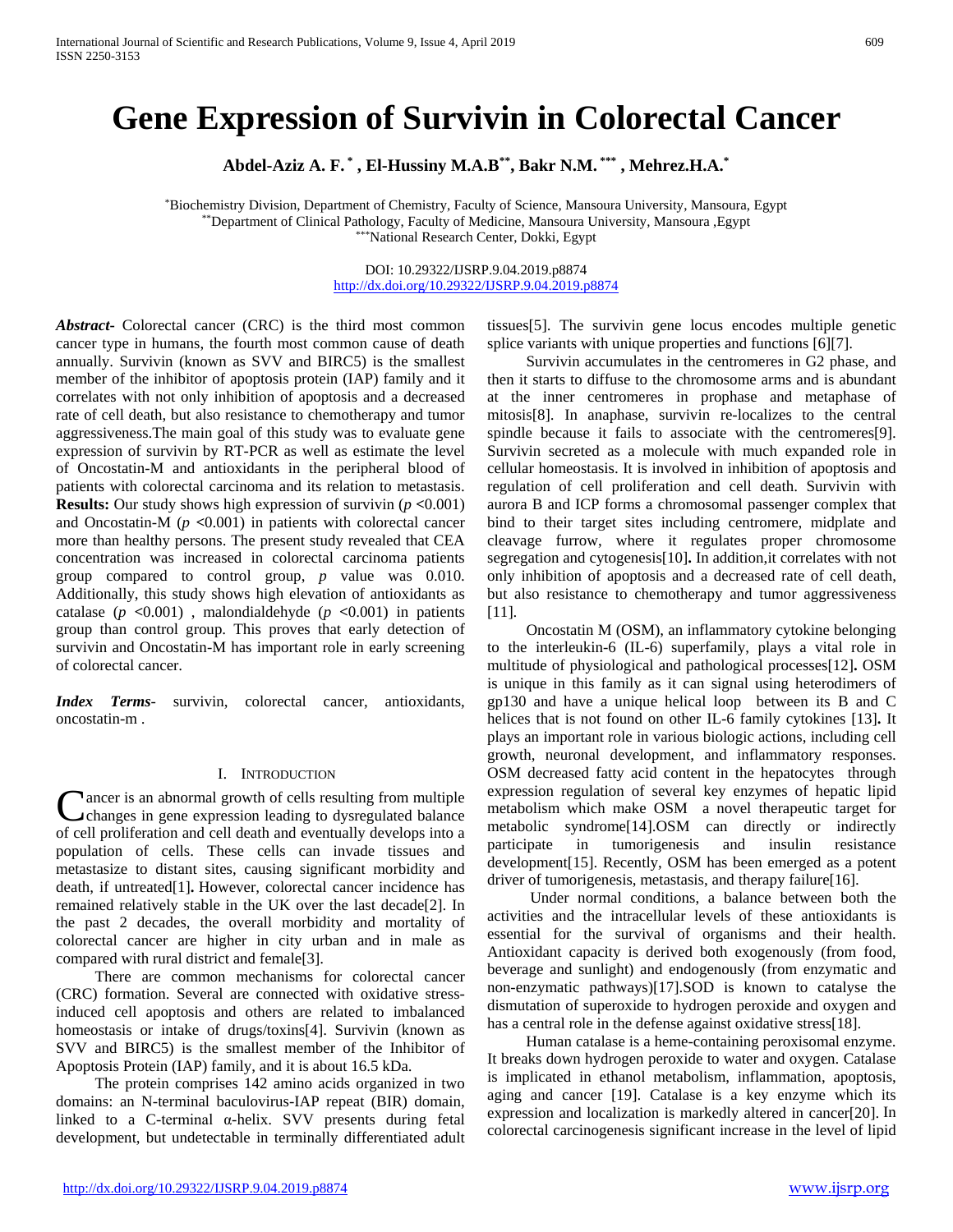peroxidation products like malondialdehyde (MDA) was estimated<sup>[21]</sup>.

#### II. PATIENTS AND METHODS

#### **Patients**

 The study was carried out on 50 pre – treatment colorectal cancer patients of both sexes attending to Mansoura University Oncology Center (MUOC), Mansoura, Egypt, their mean of age was 53.8 years with SD  $\pm$ 13.9 and 50 apparently healthy age & sex matched controls, their mean of age was 52.8 years with SD  $\pm 5.8$ . To confirm the presence of colorectal cancer (CRC), samples were screened morphologically and pathologically. Colorectal cancer patients who received medical treatments, radiotherapy or chemotherapy are excluded.

## **Blood collection**

 Morning blood samples were collected from the study participants to be estimated after applying all the precautions. By using a sterile plastic syringe for each patient, 5 ml of venous blood were withdrawn and divided into 1ml that was put in a tube containing EDTA for survivin and 4ml were put in a clean and dry test tube then allowed to centrifuge to separate serum for estimation of Oncostatin-M (OSM), superoxide dismutase (SOD), catalase (CAT), malondialdehyde (MDA) and glutathione(GSH).

# III. DETECTION OF SURVIVIN BY REAL TIME PCR

 **Total** RNA was extracted from venous blood by using Thermo Scientific GeneJet RNA Purification utilizing the method of **Chomczynski and Sacchi** [22], **and Boom et al**.[23] . The extracted RNA was transcript to cDNA by SensiFAST<sup>TM</sup> cDNA Synthesis Kit (Bioline USA Inc., USA) based on the instructions of manufacturer. We used the housekeeping gene (GADPH) to normalize mRNA concentrations. Quantitative PCR was to compare expression levels of survivin transcripts. The relative expression levels of reference samples and survivin in the blood samples were determined by quantitative PCR using real time RT-PCR analyses (The Applied Biosystems™ StepOne . RT-PCR were performed using a sensi Fast<sup>TM</sup> SYBR NO-ROX kit (Bioline USA Inc., USA) in a final volume of 20 ml. An initial PCR activation step was 2 min at 95○C followed by 35 cycles of 5 s at  $95^{\circ}$ C, 20 s at  $61^{\circ}$ C, 10 s at  $72^{\circ}$ C and 5-10 min at  $72^{\circ}$ C. The sequence of primers used in real-time PCR was designed according to kit of Biosearch Technologies Custom Oligonucleotide Synthesis. The sequence of primers used in realtime PCR are shown in **Table (1).**

| Full<br>Name of<br>the gene | Sequences $(5' 3')$                                         | Reference<br>number                    |
|-----------------------------|-------------------------------------------------------------|----------------------------------------|
| (GADPH                      | F: GAAGGTGAAGGTCGGAGTC<br>R: GAAGATGGTGATGGGATTC            | SS368309<br>$-13$<br>SS367846<br>-54   |
| Survivin                    | F: AGAACTGGCCCTTCTTGGAGG<br>R:CTTTTTATGTTCCTCTATGGGG<br>TC. | SS367846<br>$-52$<br>SS367846<br>$-51$ |

**Table (1)**. It was used to reverse transcribe and expand the RNA template for 35 cycles so finally CT was estimated.

#### Assessment of the biochemical parameters

 Quantitative determination of Oncostatin M (OSM) was done by using Abcam's Oncostatin–M Human ELISA Kit based on **Croci DO et al** [24], Ltd. ,USA based on the manufacturer's instructions. Determination of serum catalase activity was done by the method of **Aebi [25]** and **Fossati et al [26]** by using a commercially available kit (Biodiagnostic, Dokki, Giza, Egypt), by adding 0.5 ml of reagent 1 (chromogen buffer) to 50 μl of serum sample then 100 $\mu$ l of reagent 2 (H<sub>2</sub>O<sub>2</sub>). Then adding 0.2 ml of reagent 3 ( catalase-inhibitor) and 0.5 ml of reagent 4 (peroxidase enzyme ). Measure the pink colour that appeared at 510 nm.

 Determination of blood reduced glutathione content was done by the method of **Beutler et al [27]** using a commercially available kit (Biodiagnostic, Dokki, Giza, Egypt), by adding 0.5 ml of reagent 1 (trichloroacetic acid) to 0.1 ml of blood sample, then centrifuge. Then adding 1.0 ml of reagent 2 (buffer) to 0.5 ml of supernatant .After that, add 0.1 ml of reagent 3 ( 5,5′ dithiobis(2-nitrobenzoic acid)). Measure the colour at 405 nm.

 Malondialdehyde was determined by the method of **Ohkawa et al [28]**by using Thiobarbituric acid (TBA) by adding 1 ml of it to 0.2 ml of serum then heat in boiling water bath for 30 minutes, cool and read the absorbance of the pink product at 543nm. Superoxide dismutase (SOD) was determined by using **Nishikimi et al [29]**method which relies on the ability of the enzyme to inhibit the phenazinemethosulfate (PMS)- mediated reduction of nitroblue tetrazolium dye.

# IV. STATISTICAL ANALYSIS

 Data obtained from the present study were analysis using SPSS versions 20. Continuous data were expressed in the form of mean  $\pm$  SD while categorical data were expressed in the form of number and percent. Student t test, ANOVA and regression analysis by utilizing univariate and multivariate were applied for continuous data. Whereas, categorical data were done using Chisquare test.

#### *V.* RESULTS

 Our study shows significant differences in patients group compared to control group according to carcinoembryonic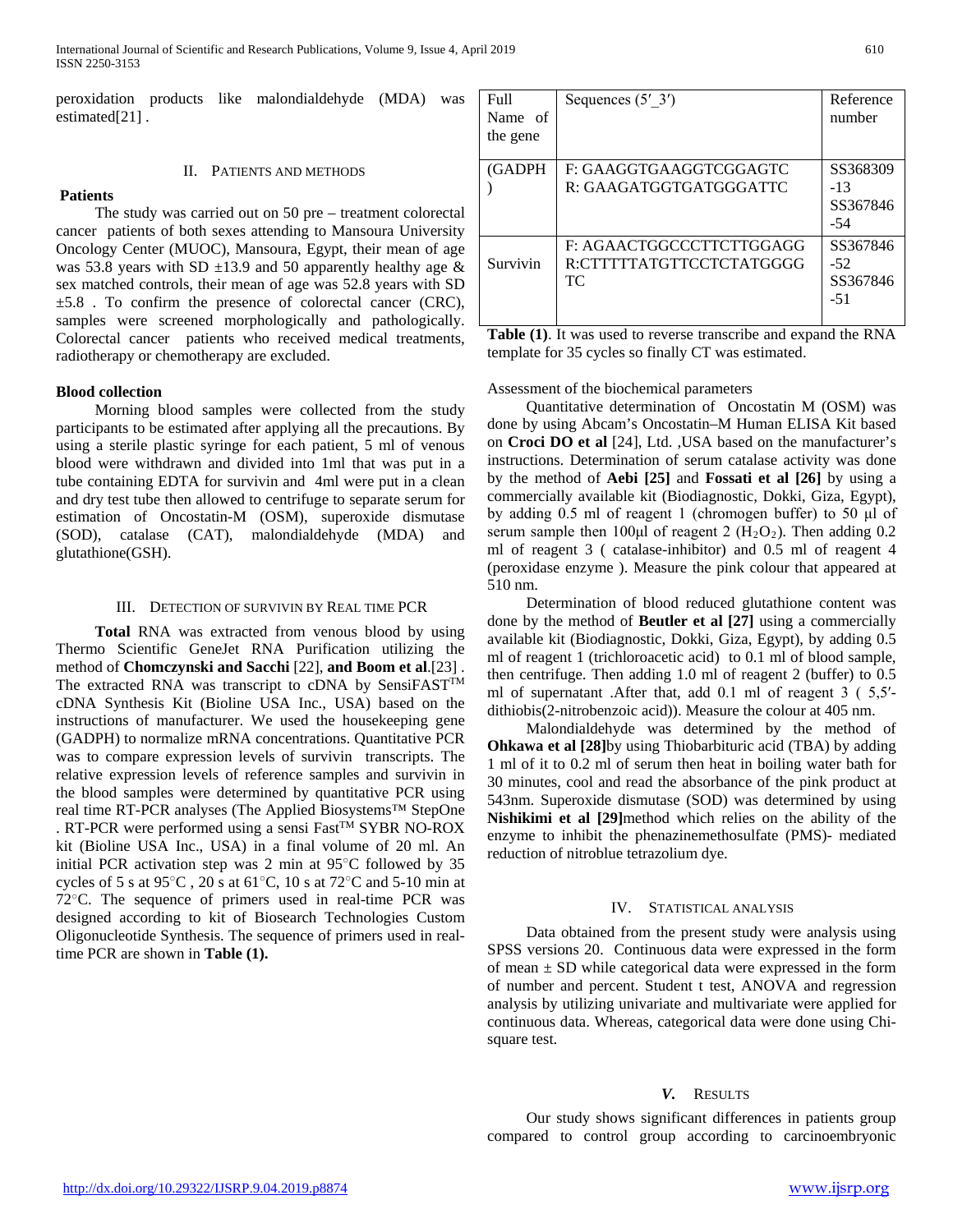antigen (CEA), catalase, superoxide dismutase (SOD), malondialdehyde (MDA), and Oncostatin M (OSM) concentration. Whereas, glutathione concentration (GSH) shows no significant difference between patients group compared with control groups.

# **Table (2). Comparison of some laboratory data between CRC patients and control groups.**

| <b>Variant</b>                                  | <b>Control group</b><br>$(N=50)$ | <b>Patients group</b><br>$N = 50$ |
|-------------------------------------------------|----------------------------------|-----------------------------------|
| CEA(ng/ml)<br>Mean±SD<br>P                      | $2.5 \pm 0.8$                    | $3.3 \pm 1.1$<br>$0.010*$         |
| $SOD$ (U/ml)<br>$Mean \pm SD$<br>P              | $332.4 \pm 90.8$                 | $54.9 \pm 15.3$<br>$<0.001**$     |
| Catalase $(U/L)$<br>$Mean \pm SD$<br>P          | $288.7 \pm 86.2$                 | $539.2 \pm 149.7$<br>$<0.001**$   |
| GSH(mg/dl)<br>$Mean \pm SD$<br>$\boldsymbol{P}$ | $1.2 \pm 0.4$                    | $0.9 \pm 0.3$<br>0.190            |
| MDA(nmol/ml)<br>Mean±SD<br>P                    | $2.4 \pm 0.6$                    | $9.4 \pm 3.1$<br>$<0.001**$       |
| $OSM$ (pg/ml)<br>Mean±SD<br>P                   | $4 \pm 1.1$                      | $11.5 \pm 3.3$<br>$<0.001**$      |

**\*\*P <0.001,** highly significant. **CEA**: Carcinoembryonic antigen & **SOD**: Superoxide dismutase **GSH**: Glutathione & **MDA**: Malondialdehyde & **OSM**: Oncostatin-M

**Table (3)** shows that mean survivin expression was 1.5. Cases showed significantly higher survivin concentration (upregulation) when compared to control group.

|                     |                  | Control<br>Cases<br>$N = 50$<br>$N=50$ |                |                           |
|---------------------|------------------|----------------------------------------|----------------|---------------------------|
| Survivin expression | $Mean \pm SD$    |                                        | $1.5 + 0.5$    | $< 0.001$ <sup>T***</sup> |
|                     | Median (min-max) | $(1-1)$                                | $1.2(0.9-3.3)$ |                           |

SD: stander deviation, T:Student T test, Survivin expression is expressed as mean±SD. **Table(3)** Comparison of survivin expression between CRC patients and control groups.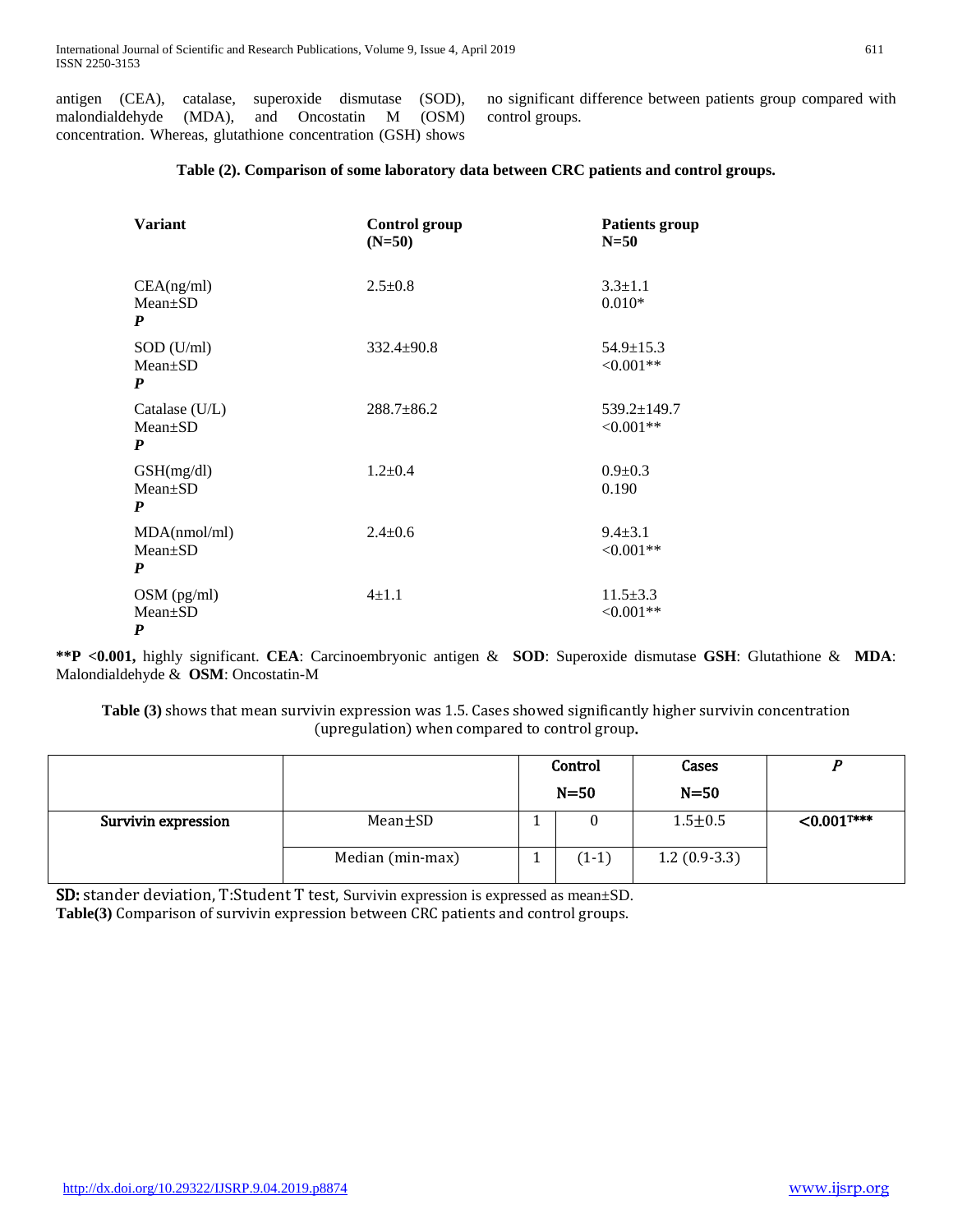

# **Fig.1 clarifies survivin concentration. It was significantly higher in patients group compared with control group, P <0.001.**

 The patients group was divided according to the location of cancer into 3 groups: colon cancer (25 patients), colorectal cancer (14 patients), and rectum cancer (11 patients). **Fig.(2)** reveals that there were no significant differences in survivin expression between colon cancer subgroup, *p* value was 0.6



**Fig.(2) Survivin espression in colon cancer, colorectal cancer and rectal cancer patients.**

 MDA concentration showed significant positive correlation with OSM concentration and negative correlation with survivin expression as shown in **Fig(3)** and **Fig(4).**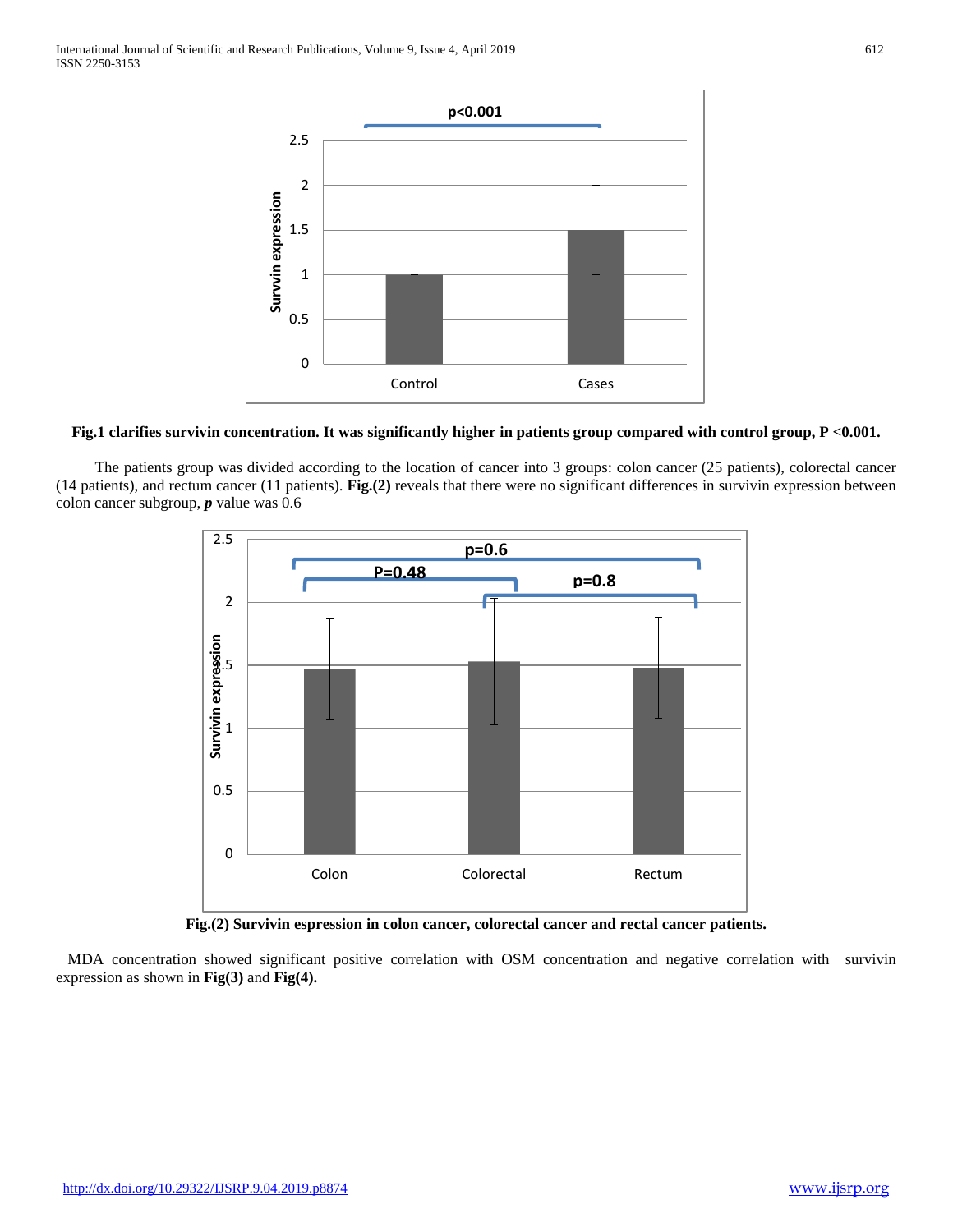

**Fig (3). Linear Pearson correlation of MDA with OSM concentration in patients group.**



**Fig(4) Linear Pearson correlation of MDA with survivin expression in patients group.**

 ROC curve for some laboratory markers were conducted for discrimination between cases and controls. GSH AUC failed to discriminate, while CEA showed poor discrimination between both groups. On the other hand, SOD, catalase, MDA, OSM showed excellent AUCs. AUCs of SOD, catalase, MDA, OSM showed significant increase when compared to CEA AUC. GSH AUC did not differ significantly than CEA AUC for discrimination between cases and controls. Performance characteristics and best cut off values are shown in **Table (5).**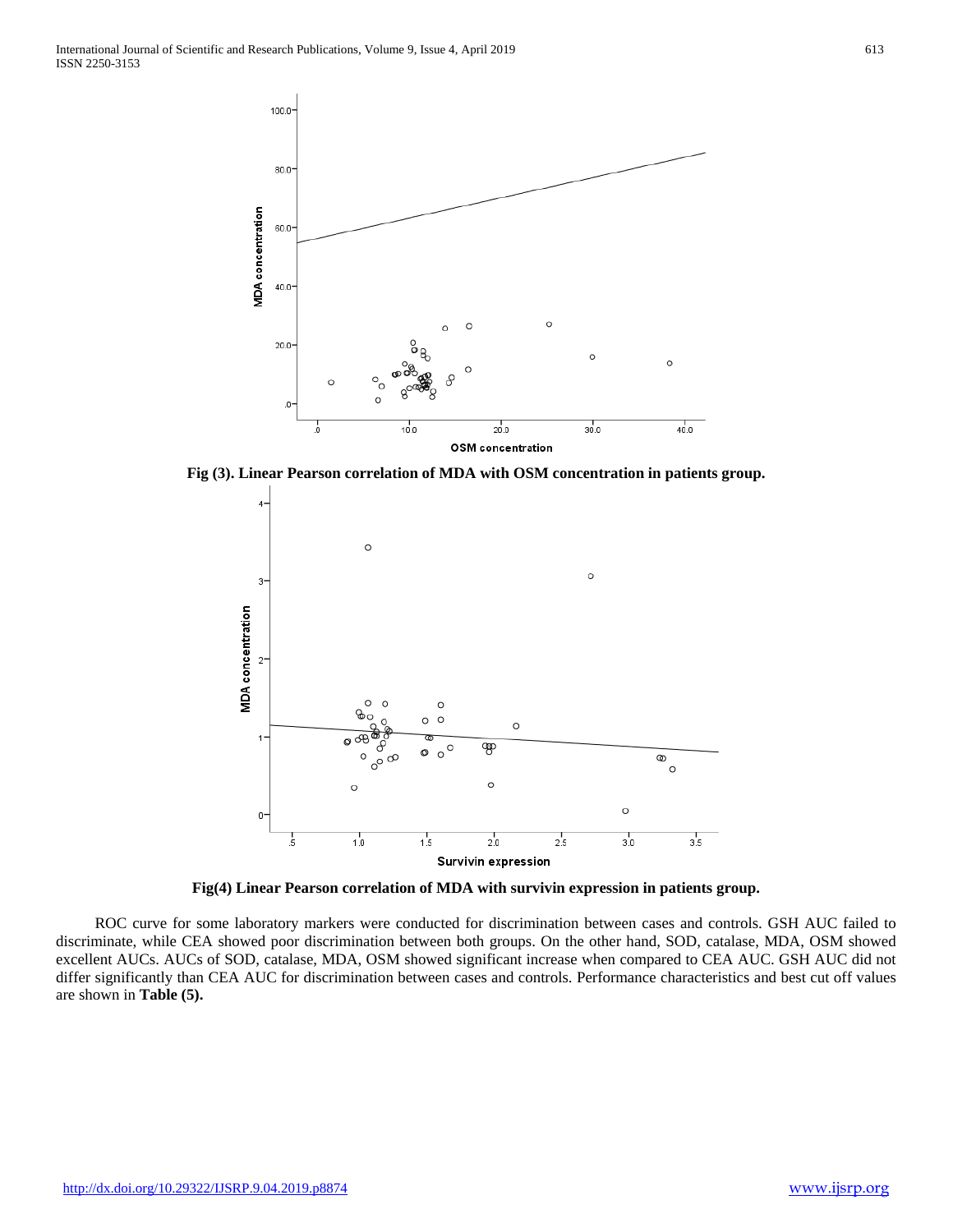International Journal of Scientific and Research Publications, Volume 9, Issue 4, April 2019 614 ISSN 2250-3153

|                     | CEA   | <b>SOD</b> | Catalase | <b>GSH</b> | <b>MDA</b> | OSM     |
|---------------------|-------|------------|----------|------------|------------|---------|
| <b>AUC</b>          | 0.626 |            | 0.929    | 0.576      | 0.963      | 0.942   |
| Cut off             | 4.3   | $<$ 164.7  | 350.3    | ${<}1.2$   | 4.7        | 6.25    |
| Sensitivity $(\% )$ | 44    | 100        | 96       | 76         | 90         | 98      |
| Specificity $(\% )$ | 90    | 100        | 90       | 52         | 100        | 92      |
| PPV $(%$            | 81.5  | 100        | 90.6     | 61.3       | 100        | 92.5    |
| $NPV$ $(\% )$       | 61.6  | 100        | 95.7     | 68.4       | 90.9       | 97.9    |
| Accuracy $(\% )$    | 67    | 100        | 93       | 64         | 95         | 95      |
| P                   |       | < 0.001    | < 0.001  | 0.211      | < 0.001    | < 0.001 |

 AUC, area under the curve; CI, confidence interval; PPV, positive predictive value; NPV, negative predictive value; p1, probability for discrimination between colorectal carcinoma cases and control group; p2, comparison between AUC of CEA and AUC of each marker

**Table (5) Performance criteria, AUC and cut off values of some laboratory markers for discrimination between colorectal carcinoma patients group and control group.**



**Fig (5).** AUC and cut off values of some laboratory markers for discrimination between colorectal carcinoma cases and control group.

 Regression analysis was conducted for prediction of colon, rectal and colorectal cancer within healthy control subjects, using age, gender, and laboratory data as covariates. Higher catalase, MDA, OSM ,survivin expression and lower hemoglobin concentration, SOD expression were associated with risk of colon, rectal and colorectal cancer development in univariate analysis. While in multivariate analysis, only higher MDA, OSM and survivin expression were considered as independent risk factors for colon , rectal and colorectal cancer development, these data were explained by **Table (6).**

|                        | Univariable      |       |        | Multivariable |                  |           |        |       |
|------------------------|------------------|-------|--------|---------------|------------------|-----------|--------|-------|
|                        | $\boldsymbol{p}$ | OR    | 95% CI |               | $\boldsymbol{p}$ | <b>OR</b> | 95% CI |       |
| Age                    | 0.376            | 1.207 | 0.120  | 1.699         |                  |           |        |       |
| Gender                 | 0.198            | 0.987 | 0.198  | 2.198         |                  |           |        |       |
| Total leucocytic count | 0.123            | 2.024 | 0.459  | 2.806         |                  |           |        |       |
| Hemoglobin             | 0.001            | 0.206 | 0.109  | 0.389         | 0.072            | 0.601     | 0.435  | 1.832 |
| Platelet count         | 0.889            | 1.000 | 0.995  | 1.004         |                  |           |        |       |
| ALT(U/L)               | 0.898            | 0.998 | 0.964  | 1.033         |                  |           |        |       |
| AST(U/L)               | 0.194            | 1.028 | 0.986  | 1.072         |                  |           |        |       |
| Bilirubin              | 0.202            | 1.663 | 0.761  | 3.633         |                  |           |        |       |
| Albumin                | 0.071            | 1.445 | 0.101  | 4.817         |                  |           |        |       |
| Creatinine             | 0.087            | 1.456 | 0.287  | 2.198         |                  |           |        |       |
| <b>CEA</b>             | 0.157            | 1.005 | 0.998  | 1.012         |                  |           |        |       |
| SOD                    | 0.005            | 0.998 | 0.997  | 0.999         | 0.130            | 2.824     | 0.180  | 8.731 |
| Catalase               | 0.002            | 1.004 | 1.001  | 1.006         | 0.224            | 1.001     | 1.000  | 1.001 |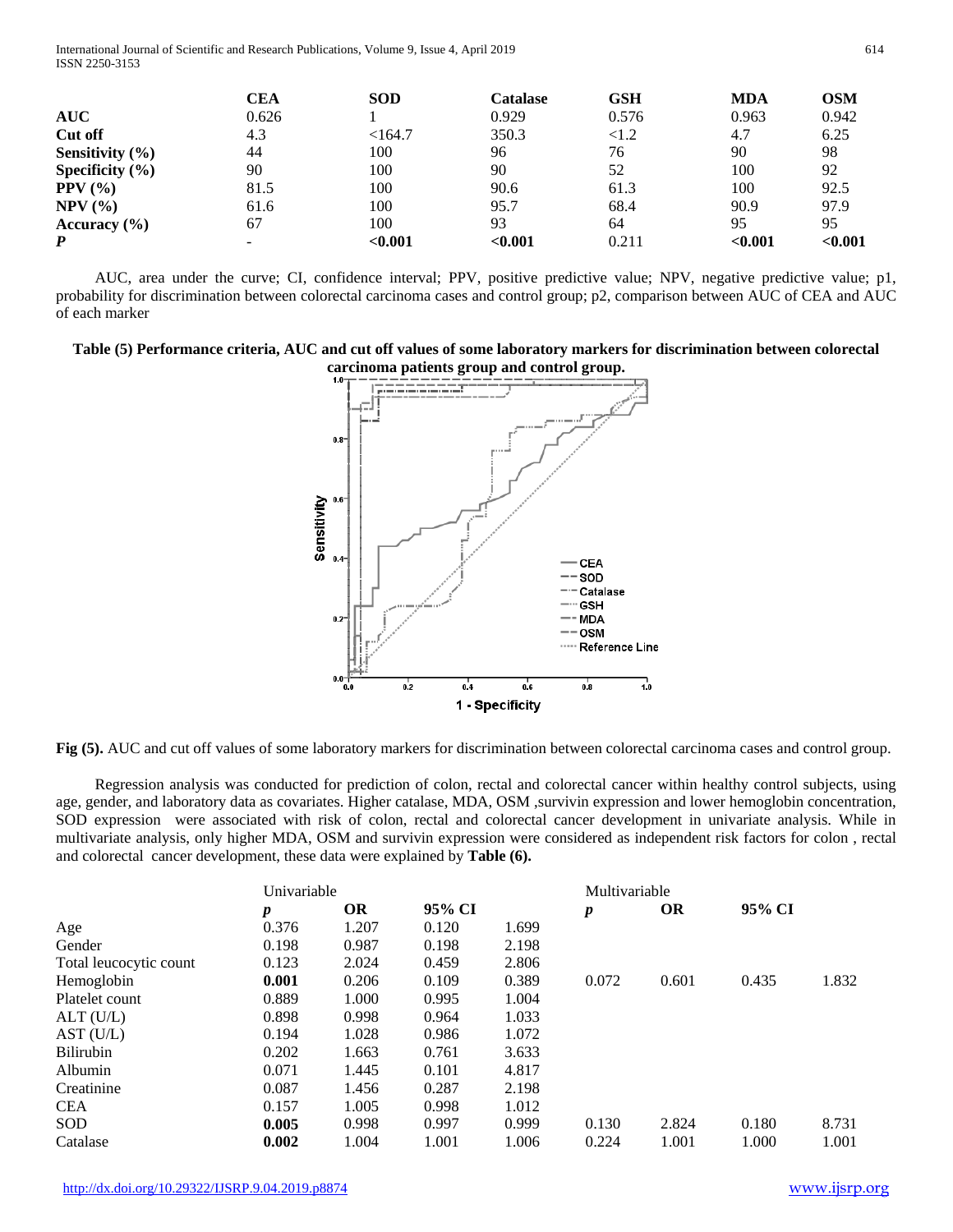International Journal of Scientific and Research Publications, Volume 9, Issue 4, April 2019 615 ISSN 2250-3153

| <b>GSH</b>          | 0.525  | 1.031 | 0.939 | 1.132 |       |       |       |        |
|---------------------|--------|-------|-------|-------|-------|-------|-------|--------|
| <b>MDA</b>          | <0.001 | 3.499 | 1.988 | 6.156 | 0.009 | 5.235 | 1.517 | 18.060 |
| <b>OSM</b>          | <0.001 | 1.555 | 1.325 | 1.826 | 0.002 | 1.085 | 1.030 | 1.143  |
| Survivin expression | 0.014  | 1.407 | 1.199 | 1.832 | 0.006 | 1.365 | 1.198 | 1.873  |

OR, odds ratio; CI, confidence interval.

**Table (6).** Regression analysis for prediction of colon,rectal and colorectal cancer .

## VI. DISCUSSION

 In the current study, the mean age of patients group was 53.8  $\pm$ 13.9 years, while in control group was 52.8 $\pm$ 5.8 years. There was no statistically significant difference between mean ages in our study groups. This is in line with **Chernyavskiy et al**  [30] who found colon cancer was increased at younger ages (20- 54 years). The relative different in age between our series and other studies may be attributed to different nature of daily behaviors, habitats, and time of correct diagnosis.

 Regarding the sex in the current study, (34%) of patients were females and (66%) were males in patients group, while control group (40%) of patients were females and (60%) were males. There were no statistically significant differences between sex distributions in our study. This near-equal sex distribution was also reported by the studies of **Gies** *et al* [31] who determined 60% of patients were male and the study of **Ng** *et al* [32] the authors were noted not statistically significant in terms of age, gender.

 Our results clarify hemoglobin concentration was significantly lower in patients group compared with control group (p <0.001). This is in agreement with **Al-Saeed** *et al* [33] who found that right-sided CRC had significantly low hemoglobin levels ( $P = 0.001$ ) and it can be utilized as a prognostic markers in CRC patients. This is may be due to the exits of blood with human wastes (stool).

 In addition to, mean values of white blood cells, and platelets were 8.35 +/-SD 2.44, and 311.6 x 10<sup>3</sup> /mL +/-SD8.54, respectively which also was in line with previous studies. Mean values of white blood cells, and platelets were 11.9  $+/-$  SD 2.3, 7.67 10 6 /mL+/- SD 2.44, and 343 x 10 3 /mL +/-SD 164.4, respectively **(Al-Saeed** *et al.,*) .The relative increased platelet count may be explained by it has an important role in metastasis of circulating tumor cells (CTCs) **(Liang et al** [34].

 On the other hand, no significant differences were found regarding to clinical chemistry data that is comprised with **Park**  *et al* [35] **and Tsai** *et al* [36]. This may be explained by none of our patients presented with colorectal liver metastasis. Furthermore, our results are in accordance with the study of **Launay-Vacher** *et al* [37] that found all colorectal patients have normal creatinine level.

 The present study revealed that CEA concentration was increased in colorectal carcinoma patients group compared to control group, *p* value was 0.010. This is agreement with the study of **Yoo and Yeo** [38]**,** that proved that CEA expression is evaluated to be higher in colon cancer cells , and is associated with response of rectal cancer to radiotherapy.

 In respect to superoxide dismutase, lower SOD level was determined in patients group compared to control group, *p* value <0.001. Moreover, SOD concentration showed significant positive correlation with AST concentrations. This is in harmony with the aforementioned studies. Cancer cells have lower

antioxidant enzyme activity (Superoxide dismutases, catalase and glutathione peroxidases) when compared with their normal counterparts (**Janicka** *et al* [39]**).**

 In the current study, increased catalase concentration in patients group compared to control group, *p* value was <0.001. In agreement with, concentrations of catalase in the colon cancer group are significantly higher than controls (**Martin Mateo** *et al*  [40]**)**

 **Bhagat** *et al* [41]*,* revealed a significant increase in the level of serum lipid peroxide such as malondialdehyde (MDA) as an oxidant (P<0.001) which had an important role in progression and pathogenesis of colorectal cancer. Similar findings were noted by the current study which determined significant increase of MDA concentration in patients group as compared to control group ( $P < 0.001$ ).

 Regarding the OSM assessment, there was significant increase of OSM concentration in patients group compared to control group, *p* value was <0.001. This is in accordance with the former study of **Gurluler** *et al* [42]*,* who noted significant higher serum OSM concentrations were detected in colon cancer patients than in controls  $(p < 0.001)$ .

 Our study clarifies survivin expression in colorectal cancer patients. It was determined significantly higher in patients group compared with control group, P **<**0.0001. Also, the study of Gunaldi *et al* [43], found that serum survivin levels were significantly higher in cancer patients than healthy subjects ( $P =$ 0.019) and these patients had 4 times increased risk of cancer. The study of **Shojaei** *et al* [44]*,* showed that survivin is overexpressed in almost cancer types and has a crucial role in cancer progression, cancer cell resistance to anticancer drugs and ionizing radiation. Survivin has unique characteristics which make it a negative prognostic factor for patients with cancer (**Li**  *et al* [45]).

 Our results clarified that regression analysis was conducted for prediction of colon, rectal and colorectal cancer using age, gender, and laboratory data as covariates. Higher catalase, MDA, OSM, survivin expression and lower hemoglobin concentration, SOD were associated with risk of colon, rectal and colorectal cancer development in univariate analysis. While in multivariate analysis, only higher MDA, OSM and higher survivin expression were considered as independent risk factors for colon , rectal and colorectal cancer cancer development..

## VII. CONCLUSIONS

 Survivin expression is considered one of mechanisms utilized by cancer cells in order to progress. It has a key role in promotion of cell proliferation as well as inhibition of apoptosis in cancer cells. Moreover, counter act of survivin may be inhibit tumor growth and enhance cell apoptosis. Therefore, our study shows early detection of survivin, OSM and serum concentration of antioxidant mainly MDA have important role in early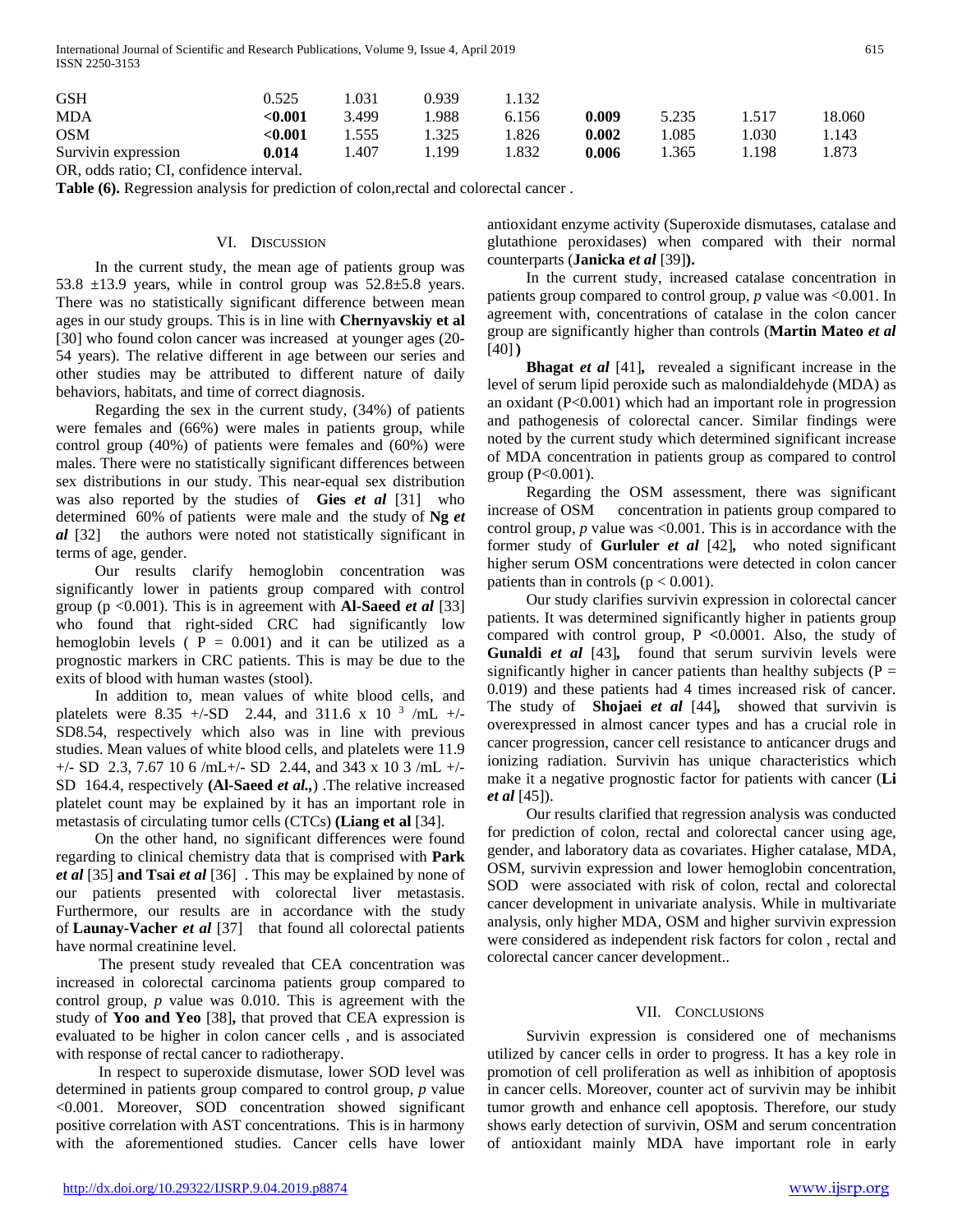screening of CRC. Additionally, their overexpression is conducted for prediction of colon, rectal and colorectal cancer within healthy control subjects.

#### ACKNOWLEDGMENT

 I am grateful to **Prof. Dr. Abdel-Aziz Fatouh Abel-Aziz, Dr. Mona Abu Bakr Al-Husseiny and Dr. Noha Mohamed Abd El Fattah Bakr** for their support and giving me good guidelines for assignment throughout numerous consultations .

#### **REFERENCES**

- [1] **Ragunath P. K., Reddy B. V., Abhinand P. A., and Ahmed S. S. (2012).** Relevance of systems biological approach in the differential diagnosis of invasive lobular carcinoma & invasive ductal carcinoma. Bioinformation; 8(8): 359-364.
- [2] **Soriano L. C., Soriano-Gabarro M., and Garcia Rodriguez L. A. (2018)**. Trends in the contemporary incidence of colorectal cancer and patient characteristics in the United Kingdom: a population-based cohort study using The Health Improvement Network. BMC Cancer;18(1): 402.
- [3] **Guo T., Xie L., Zhao J., Song W., Dai W., Liu F., and Xu Y. (2018**). Trend analysis of morbidity and mortality of colorectal cancer in China from 1988 to 2009. Zhonghua Wei Chang Wai Ke Za Zhi; 21(1): 33-40.
- [4] **Al-Henhena N., Khalifa S. A., Ying R. P., Ismail S., Hamadi R., Shawter A. N.,and El-Seedi H. R. (2015).** Evaluation of chemopreventive potential of Strobilanthes crispus against colon cancer formation in vitro and in vivo. BMC Complement Altern. Med.; 15(1): 419.
- [5] **Ambrosini G., Adida C., and Altieri D. C. (1997**). A novel anti-apoptosis gene, survivin, expressed in cancer and lymphoma. Nat. Med.; 3(8): 917- 921.
- [6] **Yamada Y., Kuroiwa T., Nakagawa T., Kajimoto Y., Dohi T., Azuma H., and Miyatake S. (2003**). Transcriptional expression of survivin and its splice variants in brain tumors in humans. J. Neurosurg.; 99(4): 738-745.
- [7] **Badran A., Yoshida A., Ishikawa K., Goi T., Yamaguchi A., Ueda T., and Inuzuka M. (2004**). Identification of a novel splice variant of the human anti-apoptopsis gene survivin. Biochem. Biophys. Res. Commun.; 314(3):902-907.
- [8] **Beardmore V. A., Ahonen L. J., Gorbsky G. J., and Kallio M. J. (2004).** Survivin dynamics increases at centromeres during G2/M phase transition and is regulated by microtubule-attachment and Aurora B kinase activity. J. Cell. Sci.; 117(Pt 18): 4033-4042.
- [9] **Dai D., Liang Y., Xie Z., Fu J., Zhang Y., and Zhang Z. (2012)**. Survivin deficiency induces apoptosis and cell cycle arrest in HepG2 hepatocellular carcinoma cells. Oncol. Rep.; 27(3): 621-627.
- [10] **Khan S., Jutzy J. M., Valenzuela M. M., Turay D., Aspe J. R., Ashok A., and Wall N R. (2012**). Plasma-derived exosomal survivin, a plausible biomarker for early detection of prostate cancer. PLoS One; 7(10): e46737.
- [11] **Garg H., Suri P., Gupta J. C., Talwar G. P., and Dubey S. (2016).** Survivin: a unique target for tumor therapy. Cancer Cell International; 16(1):49.
- [12] **Shrivastava R., Singh V., Asif M., Negi M P S., and Bhadauria S. (2018)**. Oncostatin M upregulates HIF-1alpha in breast tumor associated macrophages independent of intracellular oxygen concentration. Life Sci.*;*  194:59-66.
- [13] **Chollangi S., Mather T., Rodgers K. K., and Ash J. D. (2012).** A unique loop structure in oncostatin M determines binding affinity toward oncostatin M receptor and leukemia inhibitory factor receptor. J.Biol. Chem.; 287(39):32848-32859.
- [14] **Komori T., and Morikawa Y. (2018).** Oncostatin M in the development of metabolic syndrome and its potential as a novel therapeutic target. Anatomical Science International;*93*(2):169-176.
- [15] **Stephens J M., and Elks C M. (2017).** Oncostatin M: Potential Implications for Malignancy and Metabolism. Curr Pharm Des*,*23(25); 3645-3657.
- [16] **Smigiel, J., Parvani, J. G., Tamagno, I., Polak, K., & Jackson, M. W. (2018).** Breaking the oncostatin M feed-forward loop to suppress metastasis and therapy failure. J. Pathol.*;* 245(1):6-8.
- [17] **Bjorklund G., and Chirumbolo S. (2017).** Role of oxidative stress and antioxidants in daily nutrition and human health. Nutrition;33:311-321.
- [18] **Fukai T., and Ushio-Fukai M. (2011).** Superoxide dismutases: role in redox signaling, vascular function, and diseases. Antioxid Redox Signal*,;*  15(6):1583-1606.
- [19] **Putnam C D., Arvai A S., Bourne Y., and Tainer J A. (2000).** Active and inhibited human catalase structures: ligand and NADPH binding and catalytic mechanism. J. Mol. Biol.;296(1):295-309.
- [20] **Glorieux C., and Calderon PB. (2017).** Catalase, a remarkable enzyme: targeting the oldest antioxidant enzyme to find a new cancer treatment approach. Biol. Chem.;398(10):1095-1108.
- [21] **Skrzydlewska E., Sulkowski S., Koda M., Zalewski B., Kanczuga-Koda L., and Sulkowska M. (2005**). Lipid peroxidation and antioxidant status in colorectal cancer. World J. Gastroenterol.; 11(3):403-406.
- [22] **Chomczynski,P. and N. Sacchi. (1987)**. Single-step method of RNA isolation by acid guanidinium thiocyanate-phenol-chloroform extraction. Anal. Biochem.; 162:156-195.
- [23] Boom,R., C.J.A. Sol, M.M.M. Salimans,C.L. Jansen, P.M.E.W.Dillen, and J. van der Noordaa. (1990). Rapid and simple method for purification of nucleic acids. J.Clin.Microbiol.;28:495-503.
- [24] **Croci DO et al (2012).** Disrupting galectin-1 interactions with N- glycans suppressors hypoxia-driven angiogenesis and tumorigenesis in Kaposki's sacroma. J.Exp. Med.;209:1985-2000.
- [25] **Aebi H**. **(1984).** Catalase in vitro. Method Enzymol.;105:121-6.
- [26] **Fossati P, Prencipe L,Bert G. (1980).** Use of 3,5- dichloro-2 hydroxybenzene sllforic acid /4-amino phenazone chromogenic system in direct enzymic assay of uric acid in serum and urine. Clin. Chem.;26:227- 31.
- [27] **Beutler E, Duron O, Kelly MB**. **(1963)**. Improved method for the determination of blood glutathione. J. Lab. Clin. Med.;61:882-8.
- [28] **Ohkawa H., Ohishi N., and Yagi K., (1979).** Assay of lipid peroxidases in animal tissues by thiobarbituric acid reaction.Analytical biochemistry;95:351-358.
- [29] **Nishikimi M., Appaji N., and Yagi K., (1972).** The occurrence of super oxide anion in the reaction of reduced phenazinemethosulfate and molecular oxygen. Biochem. Biophys. Res. Common.;46:849-854.
- [30] **Chernyavskiy P., Kennerley V. M., Jemal A., Little M. P., and Rosenberg P. S. (2018)**. Heterogeneity of colon and rectum cancer incidence across 612 SEER counties 2000-2014. Int. J. Cancer.; 31776.
- [31] **Gies A., Cuk K., Schrotz-King P., and Brenner H. (2018**). Direct comparison of ten quantitative fecal immunochemical tests for hemoglobin stability in colorectal cancer screening. Clin. Transl. Gastroenterol.;9(7): 168.
- [32] **Ng J. Y., Tan I. J., and Tan K. K. (2018).** Are hemoglobin levels really lower in faecal immunochemical test positive patients with colorectal cancer surgeon; 16(1):36-39.
- [33] **Al-Saeed E. F., Tunio M. A., Al-Obaid O., Abdulla M., Al-Anazi A., AlShenaifi J. Y., and Al-Obaidan T. (2014)**. Correlation of pretreatment hemoglobin and platelet counts with clinicopathological features in colorectal cancer in Saudi population. Saudi J. Gastroenterol.; 20(2):134- 138.
- [34] **Liang H., Yang C., Zhang B., Wang H., Liu H., Zhao Z., and Lai X. (2015)**. Hydroxyethyl starch 200/0.5 decreases circulating tumor cells of colorectal cancer patients and reduces metastatic potential of colon cancer cell line through inhibiting platelets activation. Med. Oncol.; 32(5):151.
- [35] **Park J. S., Park H. C., Choi D. H., Park W., Yu J. I., Park Y. S., and**  Park J. O. (2014). Prognostic and predictive value of liver volume in colorectal cancer patients with unresectable liver metastases. Radiat. Oncol. J.; 32(2):77-83.
- [36] **Tsai, H. J., Hsieh, M. Y., Tsai, Y. C., Liu, Z. Y., Hsieh, H. Y., Lee, C. M., and Huang, C. T. (2014).** Liver function tests may be useful tools for advanced cancer patient care: a preliminary single-center result. Kaohsiung J. Med. Sci.;30(3):146-152.
- [37] **Launay-Vacher V., Janus N., and Deray G. (2016**). Renal insufficiency and cancer treatments. ESMO Open; 1(4): e000091.